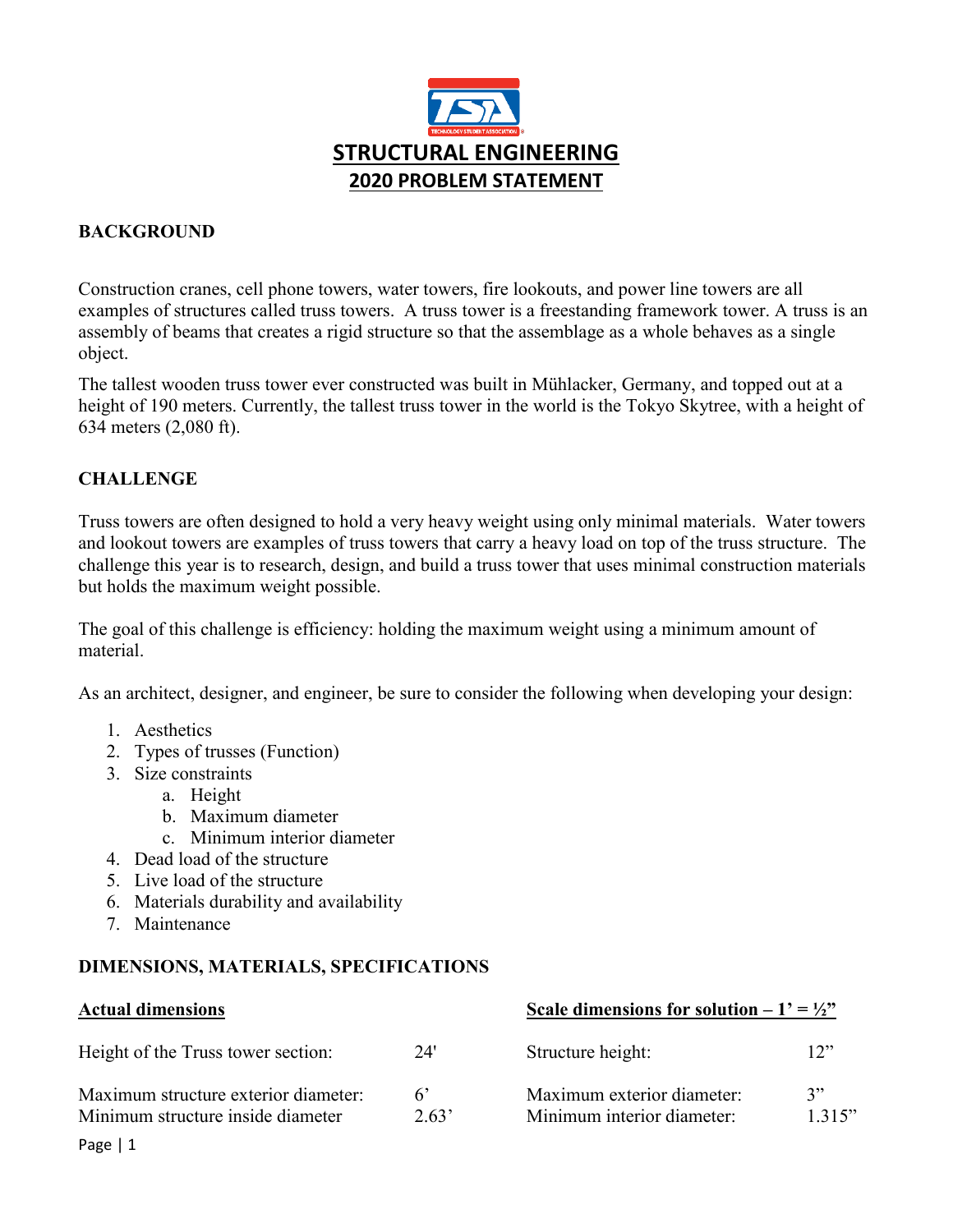## **Building Materials**

Balsa wood strips,  $1/8$ " x  $1/8$ " only. A MAXIMUM of 20 linear feet of balsa stick is allowed.

No other construction materials are allowed to be used in the construction of your truss tower.

Keep in mind that the weight of the structure affects its efficiency (weight is a factor in the efficiency formula). Unnecessary materials increase the structure weight without adding strength, and thus have a negative impact on the efficiency rating of the structure.

## **Measuring materials**

12 inch long piece of **3 inch inside diameter schedule 40 PVC pipe** for measuring maximum diameter

• Your structure must fit inside of this pipe.

12 inch long piece of **1 inch inside diameter schedule 40 PVC pipe** for measuring minimum interior diameter.

• This pipe must fit inside of your structure from top to bottom, inclusive.

See attached images of the PVC pipe that is to be used for testing

#### **Specifications**

- 1. The truss tower needs to be constructed using only 1/8" by 1/8" balsa sticks.
- 2. A maximum of 20 linear feet of balsa stick can be used in the construction of your tower.
- 3. The structure needs to fit inside of a piece of 3 inch inside diameter schedule 40 PVC pipe.
- 4. A piece of 1 inch inside diameter PVC pipe needs to fit through the vertical center of your tower.
- 5. The test rod will run up through the center of your structure.
- 6. The test block will be a 3  $\frac{1}{2}$ " by 3  $\frac{1}{2}$ " square block that is  $\frac{3}{4}$ " thick.
- 7. The test block will be placed on the top of your structure, at the 12" height
- 8. The height of the structure is 12 inches, maintained at multiple points to support the test block.
- 9. A tolerance of  $+/- 1/8$ " will be applied for the height measurement
- 10. Gussets are not allowed to be used in the construction of your tower
- 11. Lamination refers to the combining of two or more pieces of material with the grain running in the same direction. **Laminations of any kind are NOT allowed. Use of laminations will result in an automatic disqualification.**
- 12. Lap joints are allowed and involve the gluing of two pieces of balsa material with the grain pattern normally at right angles; however, lap joints less than 15<sup>°</sup> or greater than 165<sup>°</sup> would circumvent the lamination guidelines and would result in a disqualification.
- 13. Hot-melt glue is not allowed, all other types of glue may be used for construction.
- 14. The use of glue for coating structural components is not allowed. Excess glue on joints is considered a gusset and would result is a disqualification.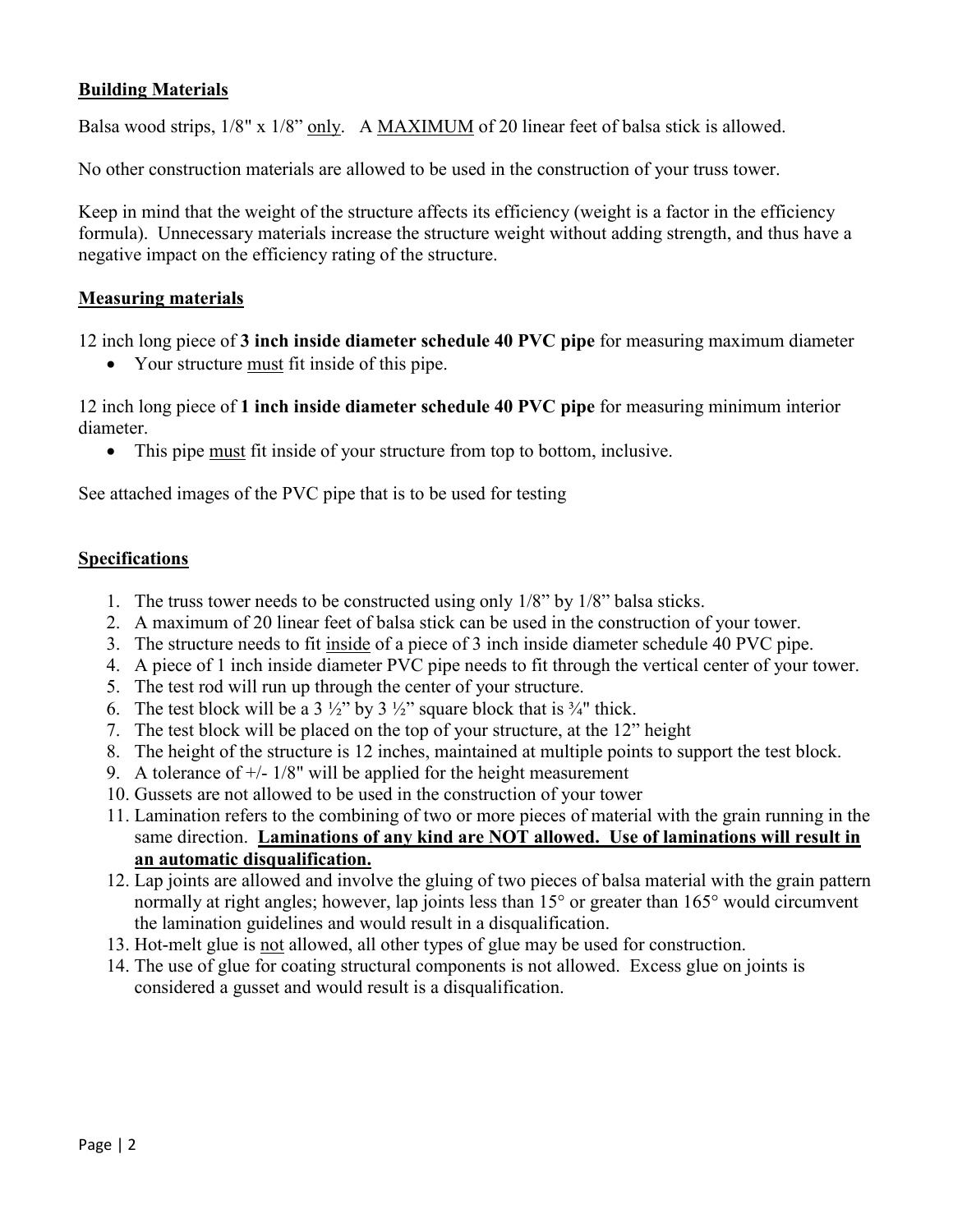## **Automatic Disqualifications**

- 1. Use of any material that is not 1/8" by 1/8" Balsa stick
- 2. Use of any laminations
- 3. Use of gussets or over-gluing that emulates a gusset.
- 4. The structure does not meet the inside, outside, and height requirements

## **REQUIREMENTS FOR CHECK-IN**

- 1. Completed structure needs to be submitted in an appropriate sized box labeled with the team ID only.
- 2. The structure needs to have "up" and "down" clearly labeled so that the structure will be tested in the correct orientation.
- 3. Your portfolio, which is placed inside of the box, is to include all of the following complete materials:
	- Verification form
	- Analysis and assessment form
	- Full size single-side view of the submitted structure on paper no larger than 11"x17" (folded as needed to fit into submission box)
	- A parts list of all of the structure beam cut pieces used in construction ( see below)

## **Drawing and Parts List**

In construction, a builder uses a set of drawings along with a list of the actual cut parts needed for construction.

For this project, your drawing only needs to be a view of your structure from a single side. You do not need multiple side views or a top view for your drawing.

In addition, a parts list for this project is required. The parts list needs to be a list of the actual cut pieces used for the final construction. The list needs to include the length and quantity needed for construction.

| <b>Example I ally List.</b> Cut II 0111 1/0 Daisa Bucks |        |                 |  |
|---------------------------------------------------------|--------|-----------------|--|
| <b>Part Name</b>                                        | Length | <b>Quantity</b> |  |
| <b>Vertical Support</b>                                 | ານ     |                 |  |
| Horizontal Connectors                                   | 3.25"  |                 |  |
| Diagonal Connectors                                     | 4.75   |                 |  |

# **Example Parts List: Cut from 1/8" Balsa Sticks**